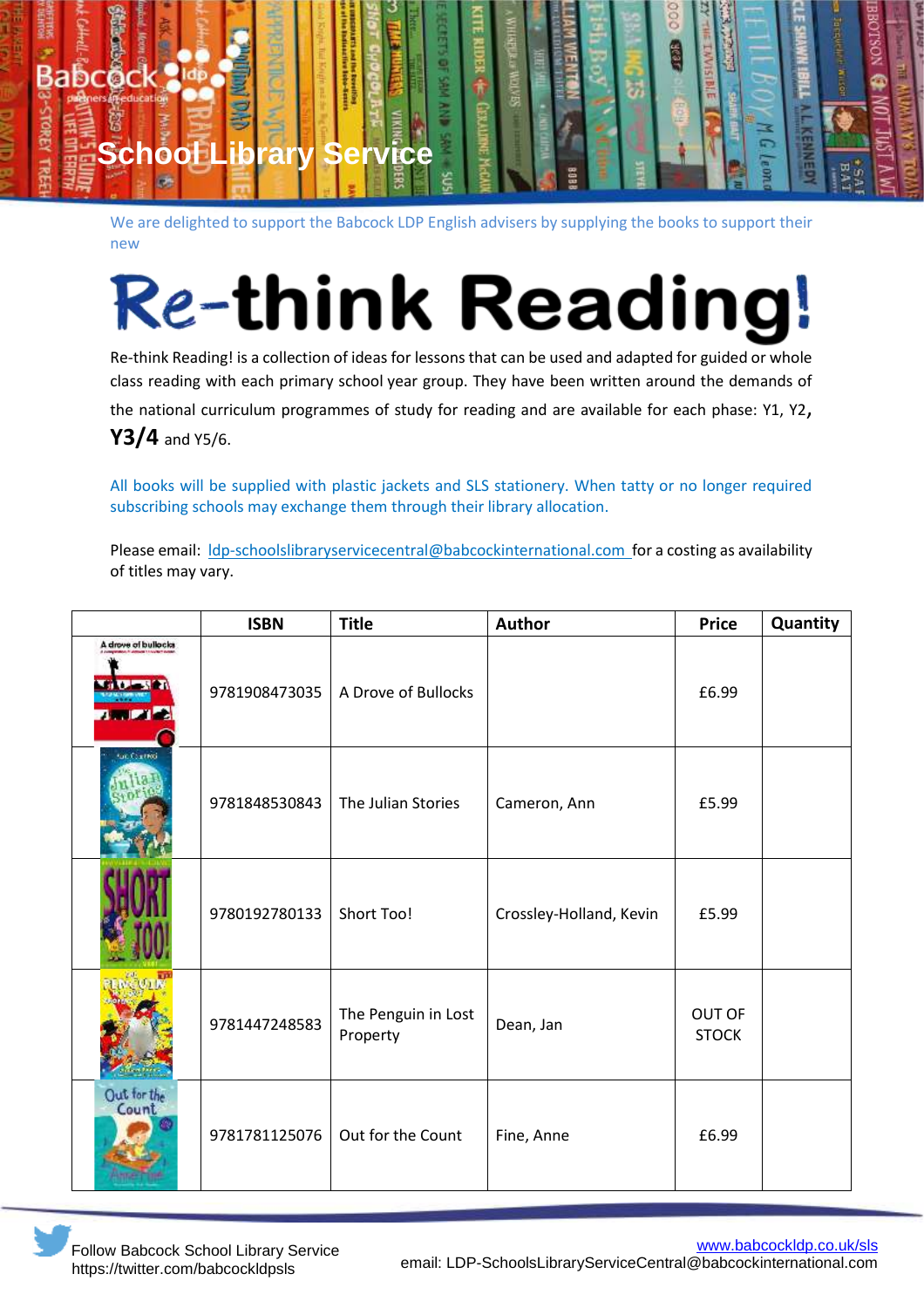

| <b>BE SALTA PR</b><br><b>LIFTUL PRE</b><br><b>THE TROOPED STORE</b><br>THE WILL AND<br><b>TANKING MODERNS</b> | 9781910277133 | The Cat, the Dog,<br>Little Red, the<br>Exploding Eggs, the<br>Wolf and<br>Grandma's<br>Wardrobe | Fox, Christyan  | £6.99 |  |
|---------------------------------------------------------------------------------------------------------------|---------------|--------------------------------------------------------------------------------------------------|-----------------|-------|--|
|                                                                                                               | 9781445136950 | <b>Tropical Rainforests</b>                                                                      | Gray, Leon      | £8.99 |  |
| √FiNi<br>GRE                                                                                                  | 9780099432333 | The Pea and the<br>Princess                                                                      | Grey, Mini      | £7.99 |  |
| <b>CORN</b>                                                                                                   | 9780099256083 | The Lion and the<br>Unicorn                                                                      | Hughes, Shirley | £8.99 |  |
|                                                                                                               | 9780571302505 | <b>Squishy McFluff</b>                                                                           | Jones, Pip      | £6.99 |  |
|                                                                                                               | 9781910549742 | Welcome to the<br>Rock Pool                                                                      | Owen, Ruth      | £6.99 |  |
| Nings lia                                                                                                     | 9781444014259 | All the King's Tights                                                                            | Smith, Maudie   | £4.99 |  |